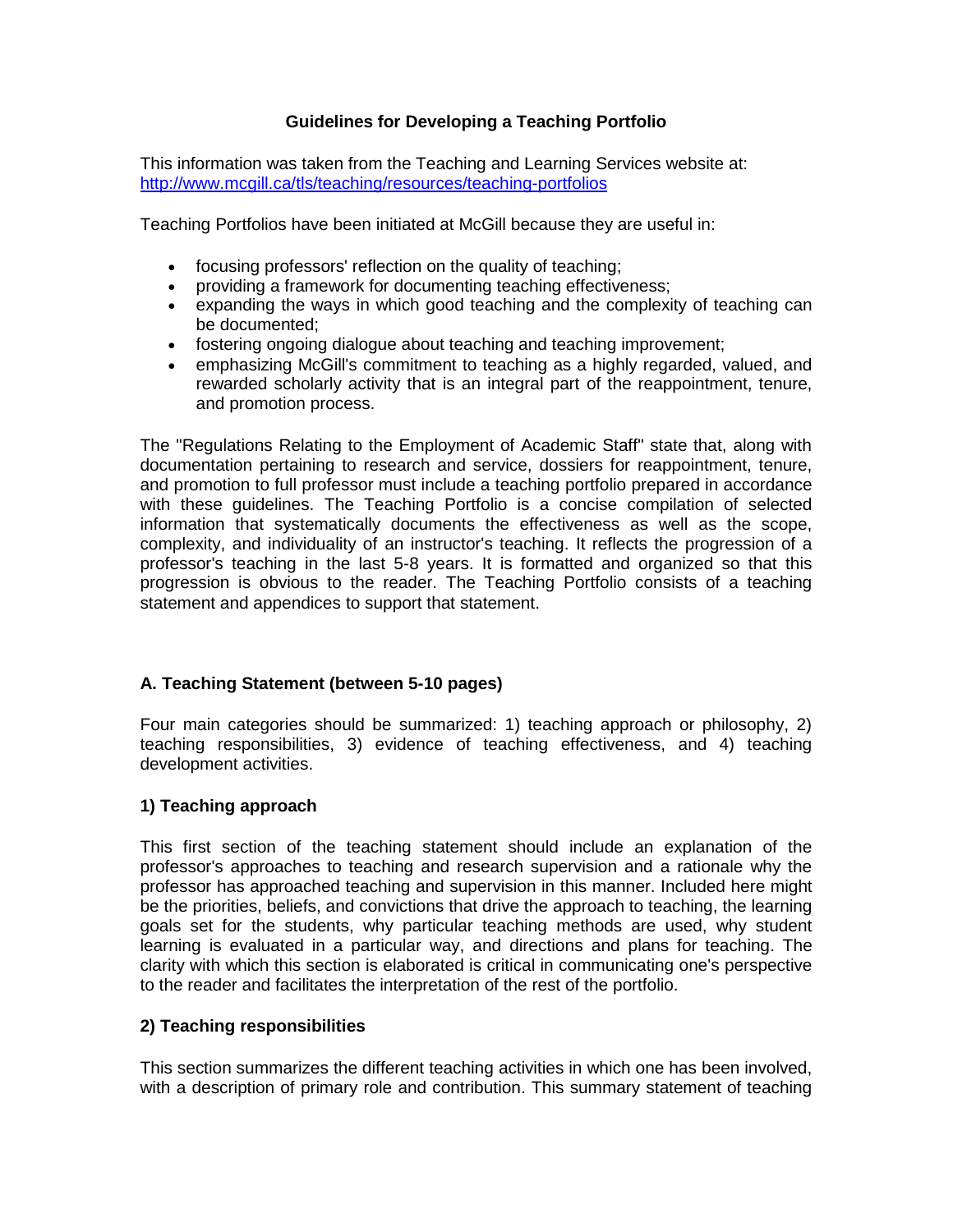responsibilities can refer the reader to the curriculum vitae or the appendices for more detailed listings.

Key information should include:

- Courses taught, course level, enrollment, and format.
- Graduate students and postdoctoral scholars supervised (theses, projects, internships).
- Undergraduate supervision (projects, theses).

Other information as applicable could include:

New courses developed; involvement in curriculum development; mentoring assistants and other instructors; training graduate students to teach.

#### **3) Evidence of teaching effectiveness**

This section presents a summary of evidence that should be included to help the reader evaluate the effectiveness of teaching. It is understood that not all of the following forms of evaluation are available for all forms of teaching. In those cases the professor should include any other relevant material to document teaching effectiveness.

Key information should include:

- Summary and interpretation of course evaluation numerical ratings with department or faculty norms. (The suggested format is a table, showing the average rating and the average rating for the department or faculty for each question and for each course taught.)
- Interpretation of student course evaluation numerical ratings
- Measures taken in response to feedback on teaching
- Evidence of effective postdoctoral, graduate and undergraduate supervision where applicable.

Other information as applicable could include:

One intact set of students' written comments on course evaluations; teaching awards received; other formal recognition of accomplishment; comments from peer observers; letters from alumni, colleagues, administrators, employers; invitations to teach due to reputation; products of good teaching; course materials created by the instructor; performance by students on standardized examinations. Limited examples of student or course materials could be chosen to support the case for teaching effectiveness.

These need to be clearly referenced in the narrative and be labeled in the appendices.

#### **4) Teaching development activities**

This section presents a summary of activities undertaken to develop and enhance teaching. The intention is to demonstrate on-going commitment to the improvement of teaching.